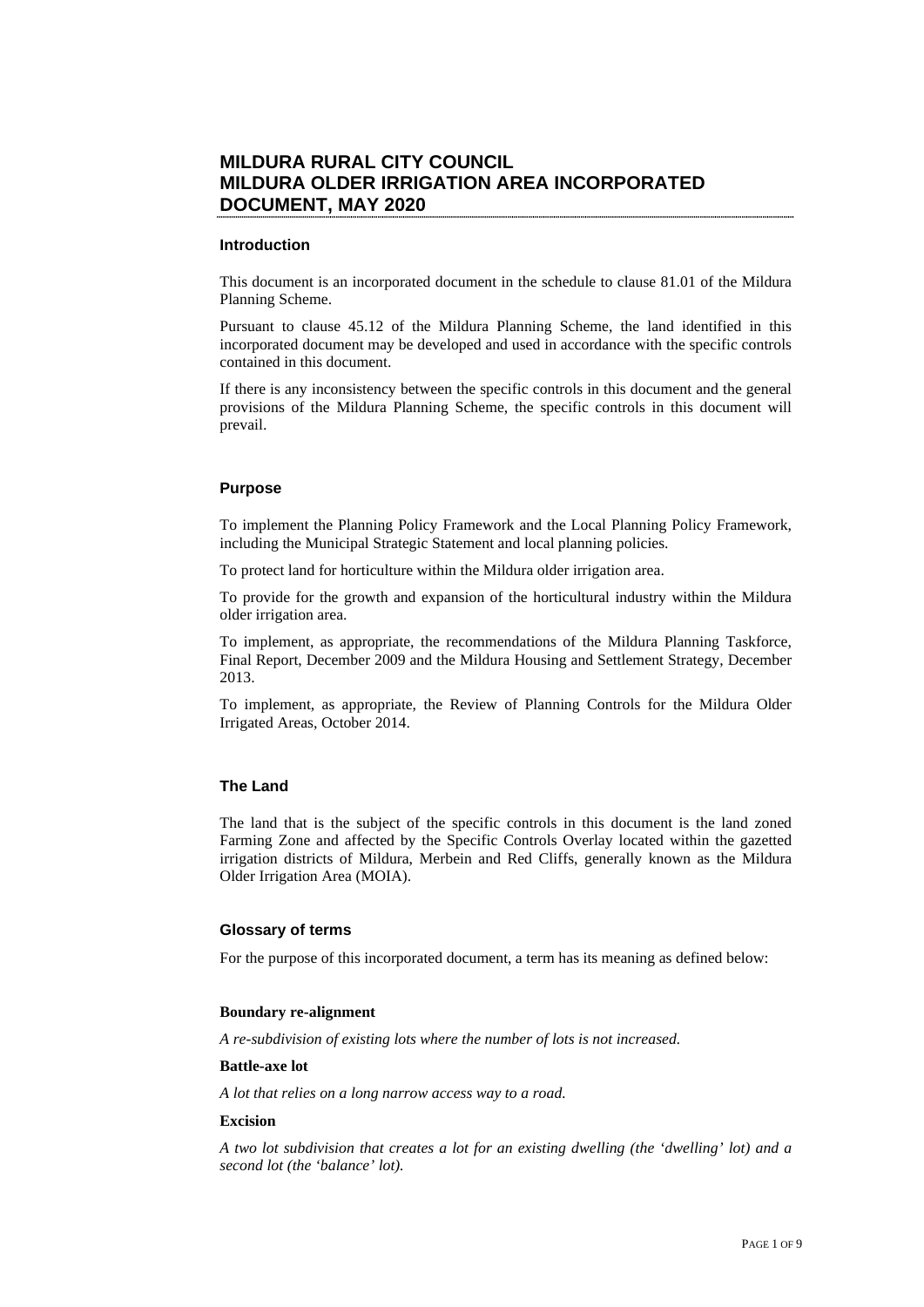#### **Row of dwellings**

Three dwellings within 300 metres along a single frontage, with each dwelling set back no more than 50 metres from the frontage.

## **What does this document provide for?**

## **Subdivision**

#### **Application requirements for all subdivisions**

Any application for subdivision must be accompanied by a written statement which demonstrates, to the satisfaction of the responsible authority:

- How the proposed subdivision responds to the requirements of Clauses 35.07-2 and 35.07-3 and the decision guidelines in Clause 35.07-6; and
- Whether the new boundaries are positioned to protect the balance of the land for horticulture; and
- Whether any existing dwelling has an appropriate landscape buffer to any agricultural land so as to minimise potential land use conflict; and
- Whether any existing dwelling (not including outbuildings) is set back a minimum of 5 metres from any new boundary to minimise amenity and environmental impacts to or from adjoining land uses.

Within the Mildura East Growth Area, the Mildura South Growth Area and the Mildura South By-Pass Corridor (Map 1), applications must also demonstrate, to the satisfaction of the responsible authority:

- That the subdivision does not compromise the future urban development of the land; and
- That the subdivision includes, where necessary, the provision of easements to allow for longer term servicing connections.

#### **Permit requirements for all subdivisions**

A permit must not be granted to create a smaller lot (including an excision or boundary realignment as referred to in this incorporated document) under Clause 35.07-3 unless all of the following requirements are met:

- The subdivision must meet the requirements of Clause 35.07-2 and Clause 63; and
- The subdivision must not rely on lots that are disused channel reserves, other utility lots, or lots which are separated (except lots which are abutting and directly aligned on opposite sides of a road or channel reserve) in order to meet the minimum requirements of this incorporated document; and
- The dwelling lot and balance lot created must not be battle-axe lots resulting in fragmentation of farming land, or lots where access is via a carriageway easement or common property driveway; and
- The new boundaries must be positioned to protect the balance of the land for horticulture; and
- Within the Mildura East Growth Area, the Mildura South Growth Area and the Mildura South By-Pass Corridor (Map 1), the subdivision must not compromise the future urban development of the land; and
- An existing dwelling (not including outbuildings) must be set back a minimum of 5 metres from any new boundary, to minimise amenity and environmental impacts to or from adjoining land uses.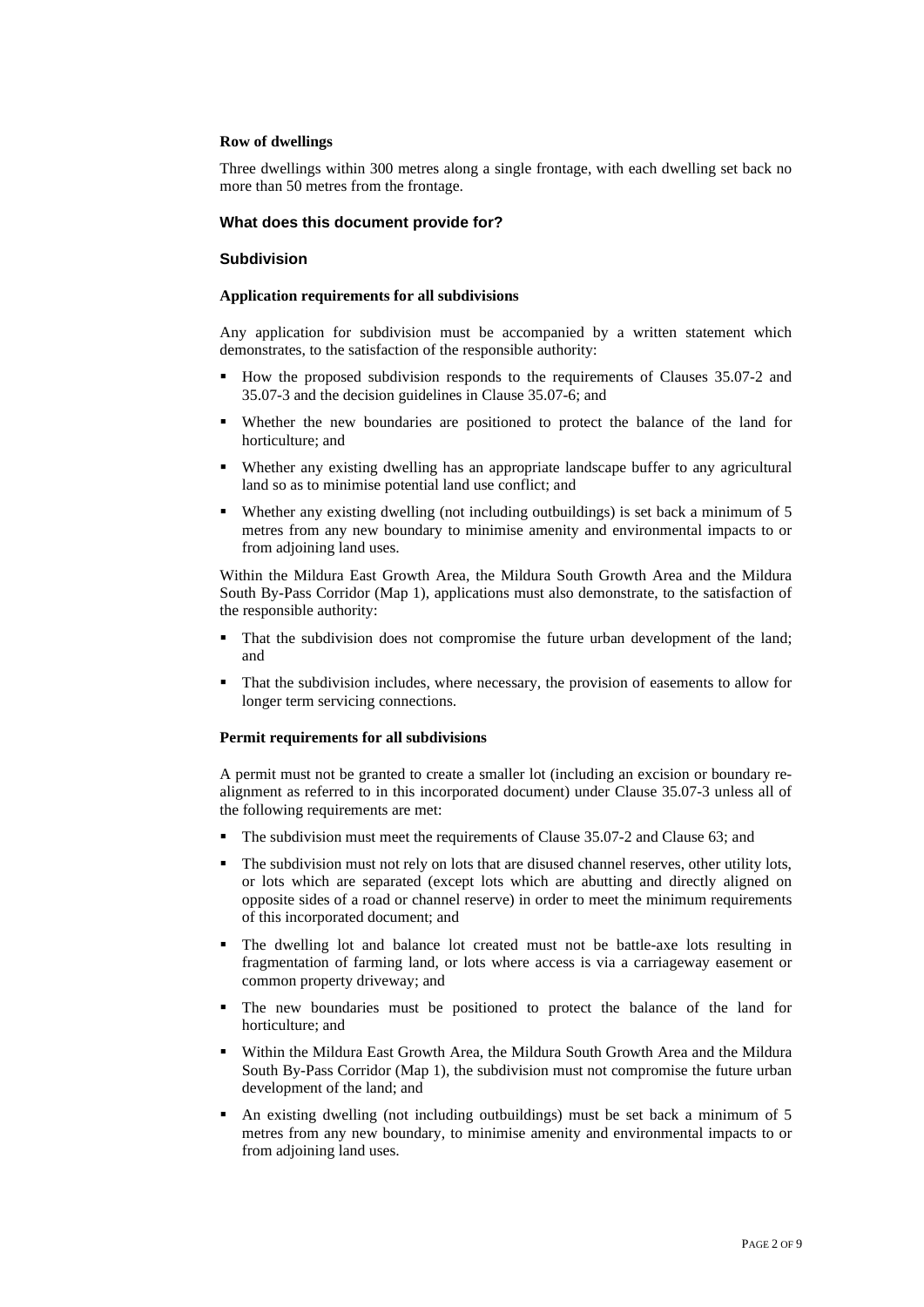#### **Permit requirements for excisions**

In addition to the permit requirements for all subdivisions, a permit must not be granted to create a smaller lot for an existing dwelling under Clause 35.07-3 unless all of the following requirements are met:

- The subdivision must be a two lot subdivision; and
- The existing lot must be at least 3 hectares; and
- The existing dwelling must:
	- have existed on 29 May 2009; and
	- be a Class 1A building as defined by the current Building Code of Australia and be able to be issued with a certificate of occupancy (this may be required to be confirmed in writing by a building surveyor); and
- The lot created for an existing dwelling must be at least 0.4 hectares in area and must be no more than 1.0 hectare in area (unless the applicant can demonstrate that a larger lot size is necessary to enable new boundaries to be positioned to better protect the balance of the land for horticulture); and
- An agreement under section 173 of the *Planning and Environment Act 1987* ('the Act') must be entered into with the owner of each lot created which ensures that:
	- the land may not be further subdivided (other than for a boundary re-alignment which is in accordance with the provisions of this incorporated document); and
	- no further dwellings will be constructed on either lot (unless the balance of the lot is 10 hectares or greater and the existing lot is not encumbered by a section 173 agreement stating no that no further dwelling is allowed).

Any variation to an agreement prepared under section 173 of the Act, including amending or ending the agreement, requires approval from both the responsible authority and the Minister for Planning.

#### **Permit requirements for boundary re-alignments**

In addition to the permit requirements for all subdivisions, a permit must not be granted for a boundary re-alignment under Clause 35.07-3 unless the subdivision is the re-subdivision of existing lots (which may or may not include an existing dwelling) and all of the following requirements are met:

- The number of lots is not increased; and
- Any lot created for an existing dwelling must be at least 0.4 hectares in area, unless the original lot containing the dwelling is less than 0.4 hectares in area, in which case the lot created must be at least of equal size; and
- An agreement under section 173 of the *Planning and Environment Act 1987* ('the Act') must be entered into with the owner of each lot created which ensures that:
	- the land may not be further subdivided, other than for a re-subdivision which is in accordance with the provisions of this incorporated document; and
	- no further dwellings will be constructed on any lot, except for new lots created which are in accordance with the following:
		- (a) the new lot is at least 0.2 hectares but not greater than 2 hectares in area, and the following requirements are met:
			- The new lot is located within the Mildura East Growth Area or the Mildura South Growth Area (Map 1); and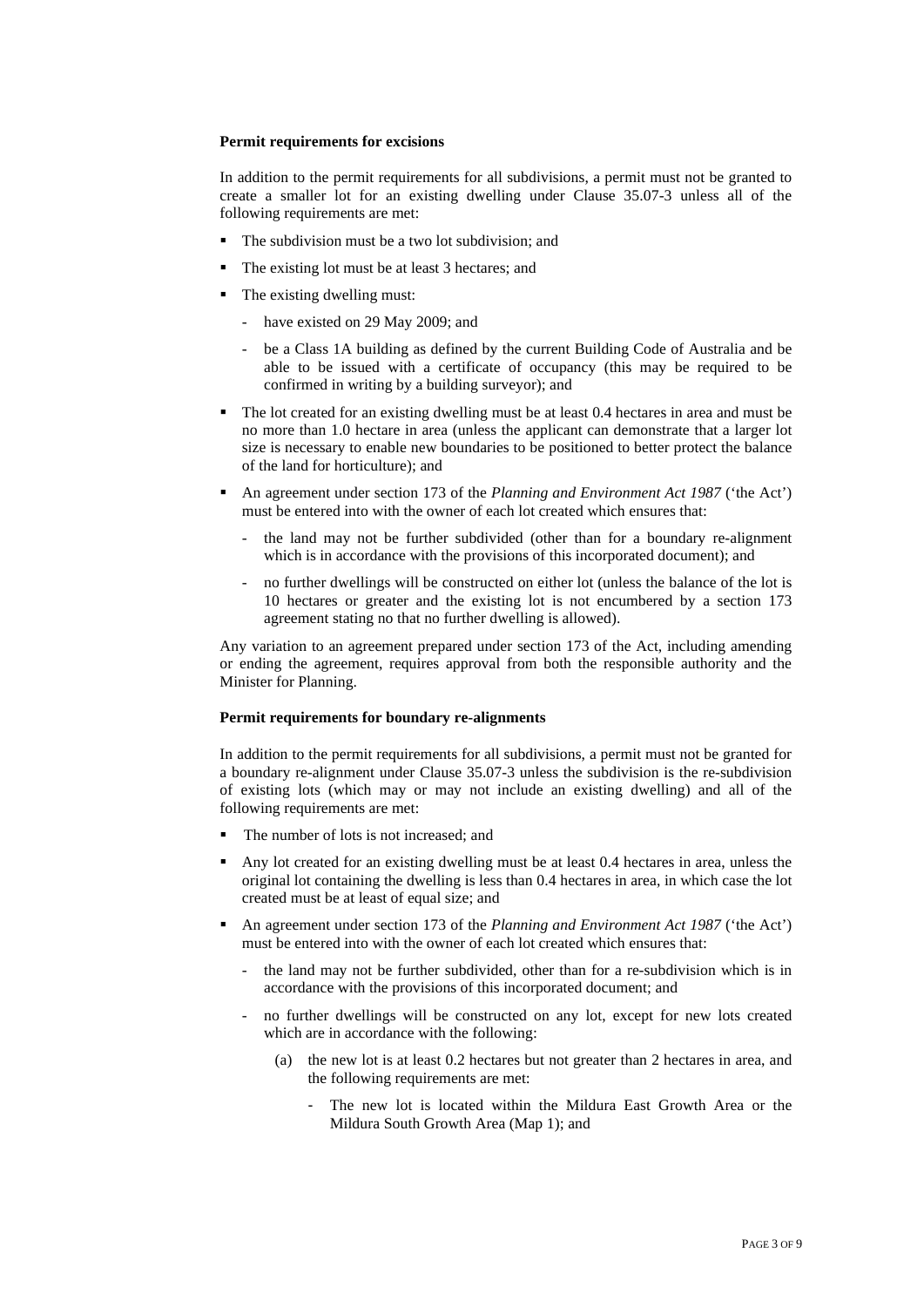- the new lot is created from original lots which included an equivalent lot of at least 0.2 hectares but not greater than 2 hectares; and
- the equivalent original lot was not encumbered by a section 173 agreement stating that no further dwelling is allowed;
- the number of lots of at least 0.2 hectares but not greater than 2 hectares without an existing dwelling is not increased; and
- The new lot is not located within the Mildura South By-Pass Corridor (Map 1).
- (b) the new lot is at least 10 hectares in area and all of the following requirements are met:
	- the new lot is created from original lots which included an equivalent lot of at least 10 hectares; and
	- the equivalent original lot was not encumbered by a section 173 agreement stating that no further dwelling is allowed; and
	- the number of lots of at least 10 hectares without an existing dwelling is not increased.

Any variation to an agreement prepared under section 173 of the Act, including amending or ending the agreement, requires approval from both the responsible authority and the Minister for Planning.

#### **Permit requirements for subdivisions by a public authority**

Notwithstanding any other requirements of this incorporated document, a permit may be granted to create a smaller lot under Clause 35.07-3 if the subdivision is by a public authority or utility service provider to create a lot for a utility installation.

#### **Dwellings**

#### **Application requirements for dwellings**

An application to use any lot for a dwelling must be accompanied by a written statement which demonstrates, to the satisfaction of the responsible authority:

- How the proposed dwelling responds to the requirements of Clause 35.07-2 and the decision guidelines in Clause 35.07-6; and
- That the dwelling location is not subject to inundation; and
- That the proposed dwelling has an appropriate landscape buffer to any agricultural land so as to minimise potential land use conflict; and
- That the dwelling (not including outbuildings) is set back a minimum of 5 metres from any boundary to minimise amenity and environmental impacts to or from adjoining land uses.

Within the Mildura East Growth Area, the Mildura South Growth Area and the Mildura South By-Pass Corridor (Map 1), applications must also demonstrate, to the satisfaction of the responsible authority:

- That the proposed dwelling will not compromise the future urban development of the land; and
- That the proposed dwelling includes, where necessary, the provision of setbacks to ensure longer term road access and servicing connections; and
- That the proposed dwelling will not compromise the continuation of an existing horticultural use; and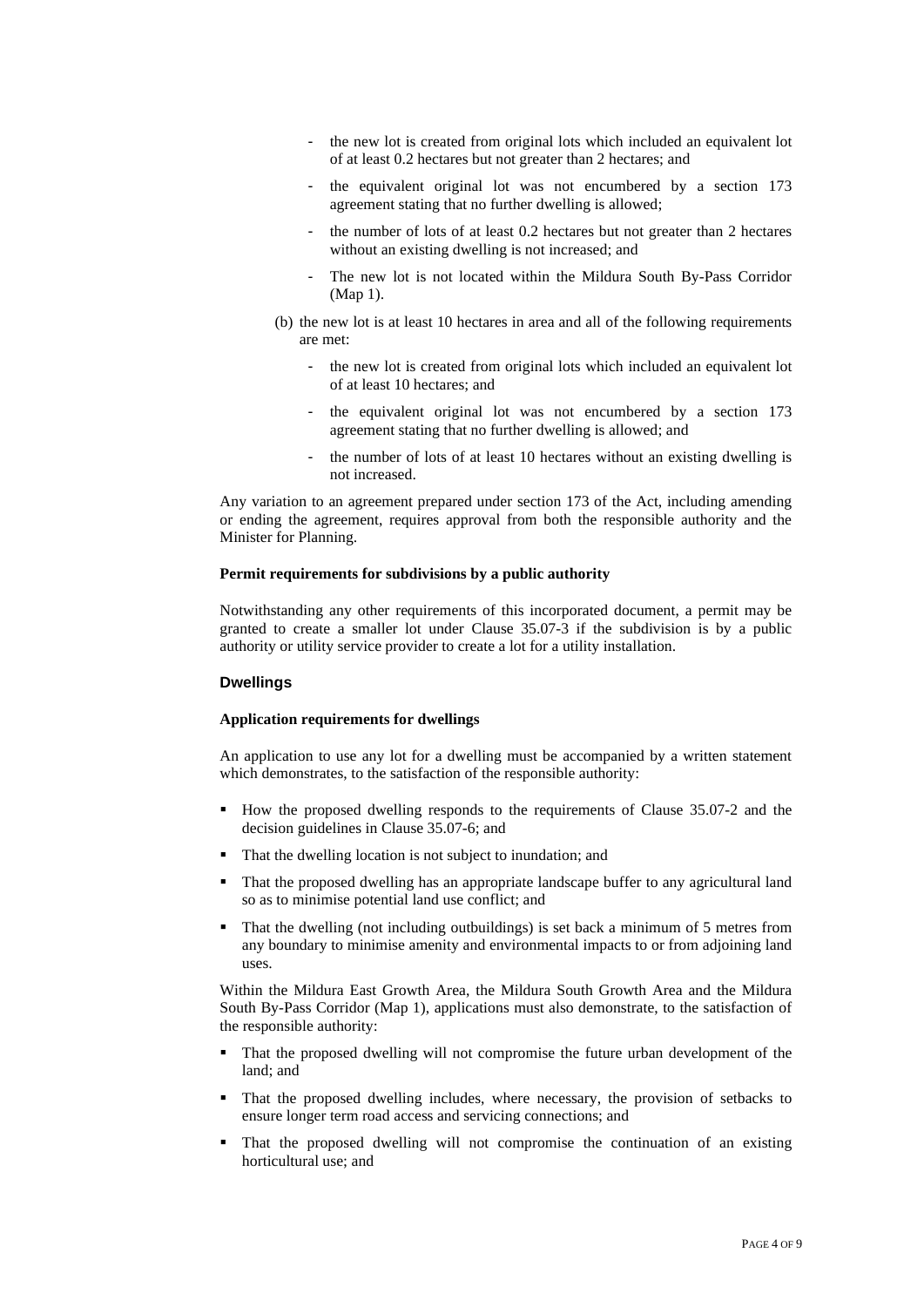- That the proposed dwelling will not affect on-going agricultural use of adjoining land; and
- That the proposed dwelling will not compromise the ability to achieve preferred urban design outcomes.

#### **Permit requirements for all dwellings**

A permit must not be granted to use land for a dwelling under section 2 of the table of uses at Clause 35.07-1, unless all of the following requirements are met:

- The requirements of Clause 35.07-2; and
- The dwelling (not including outbuildings) must be set back a minimum of 5 metres from any boundary to minimise amenity and environmental impacts to or from adjoining land uses; and
- The lot must not be a disused channel reserve or other utility lot; and
- The lot must be in a single parcel, except where the parcels are abutting and directly aligned on opposite sides of a road or channel reserve.

#### **Permit requirements for dwellings on lots between 0.2 hectares and 2 hectares**

In addition to the permit requirements for all dwellings, a permit must not be granted to use land for a dwelling under section 2 of the table of uses to Clause 35.07-1, unless the size of the lot is at least 0.2 hectares but not greater than 2 hectares and all of the following requirements are met:

- The dwelling is located within the Mildura East Growth Area or the Mildura South Growth Area (Map 1); and
- The lot is not encumbered by a section 173 agreement ensuring no further dwellings will be constructed; and
- The lot was not created via a consolidation of lots which would otherwise have increased the opportunity for a dwelling; and
- The dwelling is not located within the Mildura South By-Pass Corridor (Map 1).

#### **Permit requirements for dwellings on lots between 2 hectares and 10 hectares**

In addition to the permit requirements for all dwellings, a permit must not be granted to use land for a dwelling under section 2 of the table of uses to Clause 35.07-1, unless the size of the lot is greater than 2 hectares but less than 10 hectares and all of the following requirements are met:

- The dwelling is located within the Mildura East Growth Area or the Mildura South Growth Area (Map 1); and
- The lot is not encumbered by a section 173 agreement ensuring no further dwellings will be constructed; and
- The lot was not created via a consolidation of lots which would otherwise have increased the opportunity for a dwelling.

#### **Permit requirements for dwellings on lots between 10 hectares and 20 hectares**

In addition to the permit requirements for all dwellings, a permit must not be granted to use land for a dwelling under section 2 of the table of uses to Clause 35.07-1, unless the size of the lot is at least 10 hectares but less than 20 hectares and all of the following requirements are met: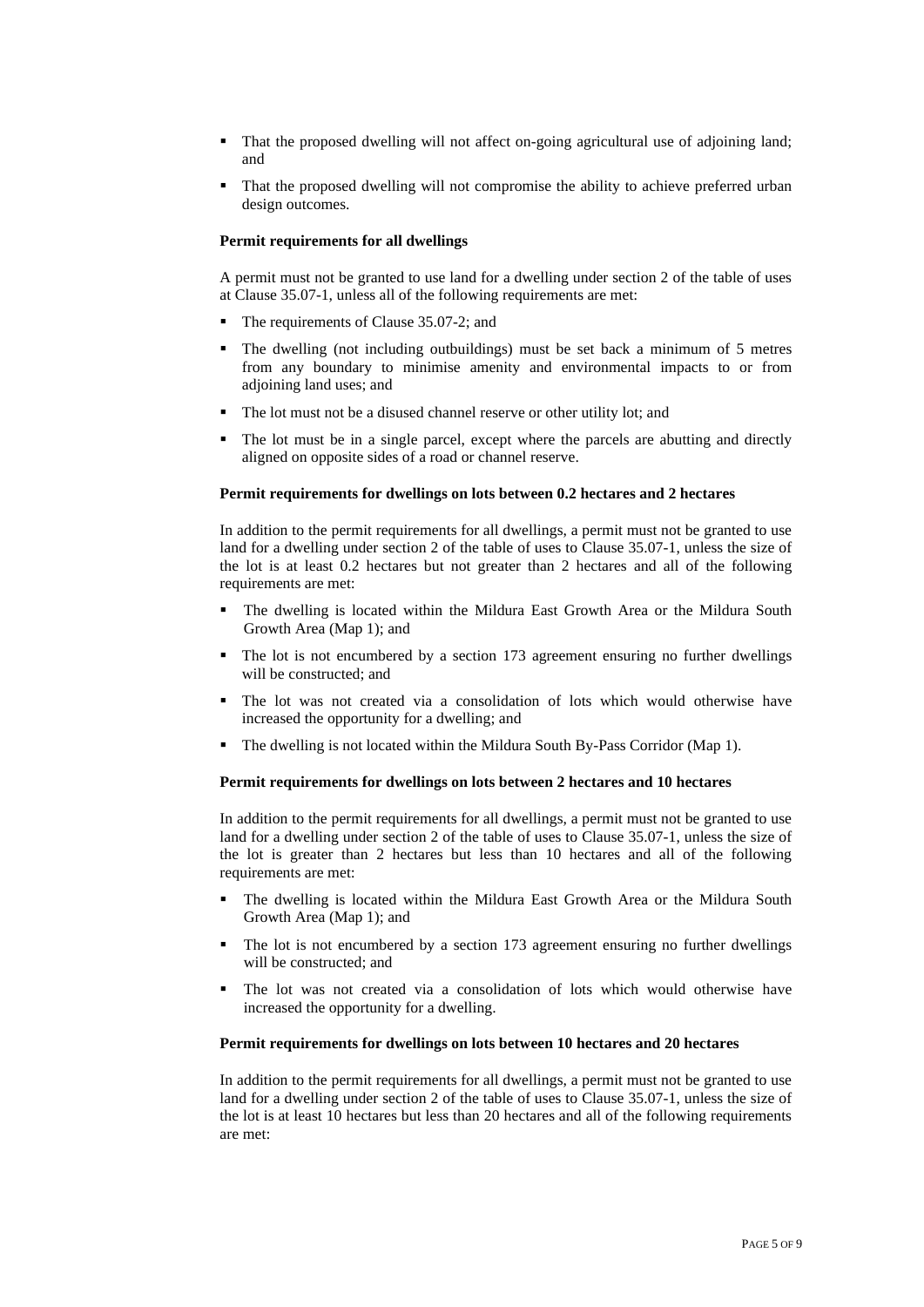- The lot is not encumbered by a section 173 agreement ensuring no further dwellings will be constructed; and
- If the lot was created via a consolidation of lots, all of the following requirements must be met:
	- The original lots were not encumbered by a section 173 agreement ensuring no further dwellings will be constructed; and
	- An agreement under section 173 of the Act must be entered into with the owner of the lot which ensures that the land may not be further subdivided (other than for a re-subdivision which is in accordance with the provisions of this incorporated document).

Any variation to an agreement prepared under section 173 of the Act, including amending or ending the agreement, requires approval from both the responsible authority and the Minister for Planning.

### **Permit requirements for replacement dwellings on any lot**

Notwithstanding any other requirements of this incorporated document, a permit may be granted to use land for a dwelling under section 2 of the table of uses to Clause 35.07-1, if the dwelling is a replacement dwelling and all of the following requirements are met:

- The permit includes a condition requiring that an agreement under section 173 of the Act must be entered into with the owner of the lot which ensures that the original dwelling is to be removed within 3 months of the issue of the Occupancy Permit for the new dwelling; and
- An existing use right can be established in relation to the original dwelling in accordance with Clause 63; and
- The original dwelling is a Class 1A building as defined by the current Building Code of Australia and is able to be issued with a certificate of occupancy (the responsible authority may require this to be confirmed in writing by a building surveyor).

#### **Permit requirements for dwellings abutting existing development**

Notwithstanding any other requirements of this incorporated document, a permit may be granted to use land for a dwelling abutting existing development under section 2 of the table of uses to Clause 35.07-1, if all of the following requirements are met:

- The dwelling is to be constructed wholly within 50 metres of the frontage and is on a lot of between 0.2 and 1.2 hectares and:
	- Within an existing row of dwellings; or
	- At the edge of an existing row of dwellings; or
	- On a lot which directly abuts land used and developed for a Camping and caravan park or Primary school.
- The lot must have existed on 30 June 2020; and
- The lot is not encumbered by a section 173 agreement ensuring no further dwellings will be constructed; and
- The dwelling is not located within the Mildura South By-Pass Corridor (Map 1); and
- The dwelling is not located within a designated bushfire prone area or subject to the Bushfire Management Overlay; and
- No part of the dwelling is subject to a flooding overlay; and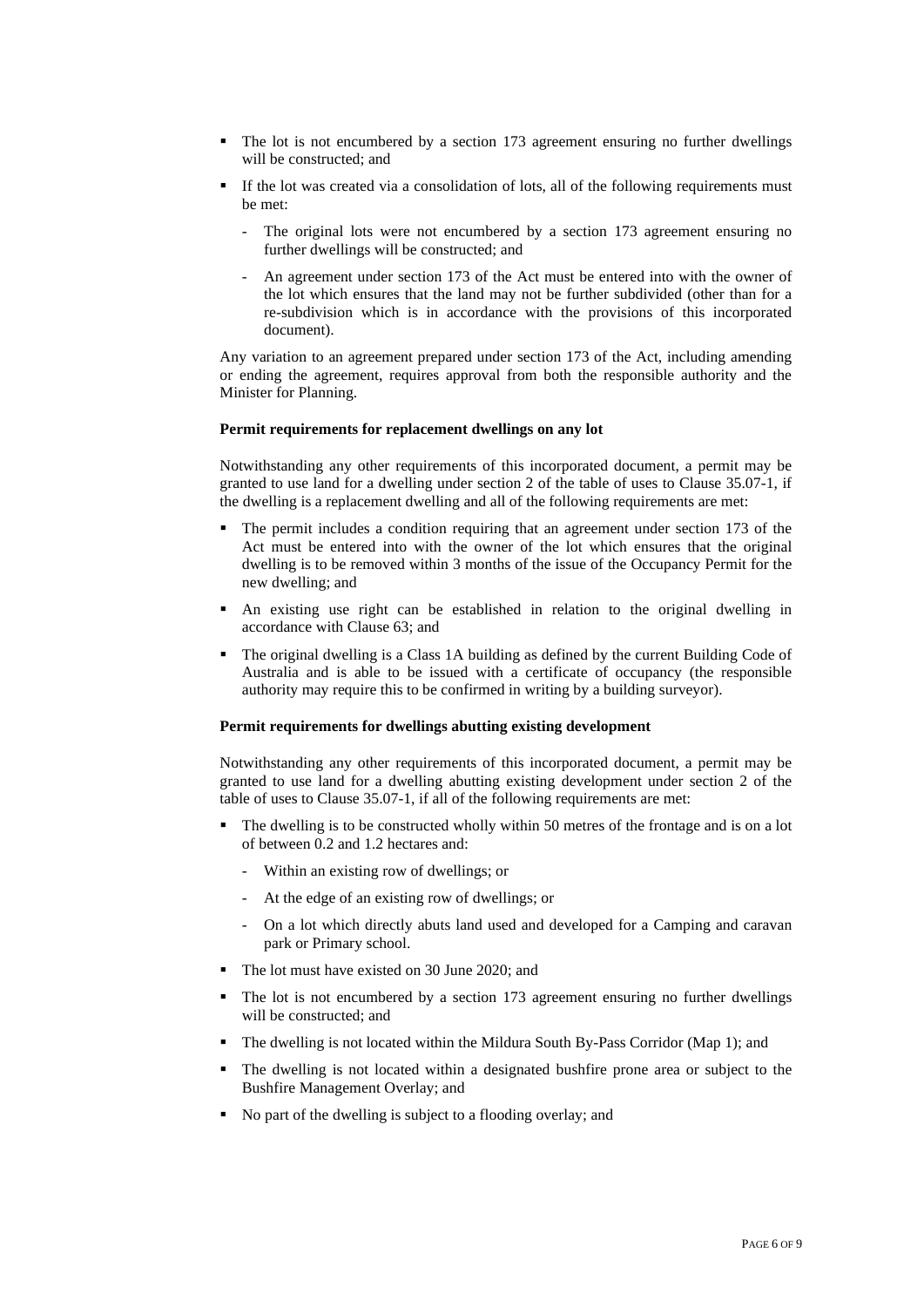If located within the Mildura East Growth Area or Mildura South Growth Area (Map 1), sufficient clearance of 50 metres in width is provided to allow future access to the rear of the lot, if required by the responsible authority.

## **Site specific provisions**

Notwithstanding any other requirements of this incorporated document, a permit may be granted to use land for a dwelling under section 2 of the table of uses to Clause 35.07-1, if the land is identified in the following Table 1 (Site Specific Provisions).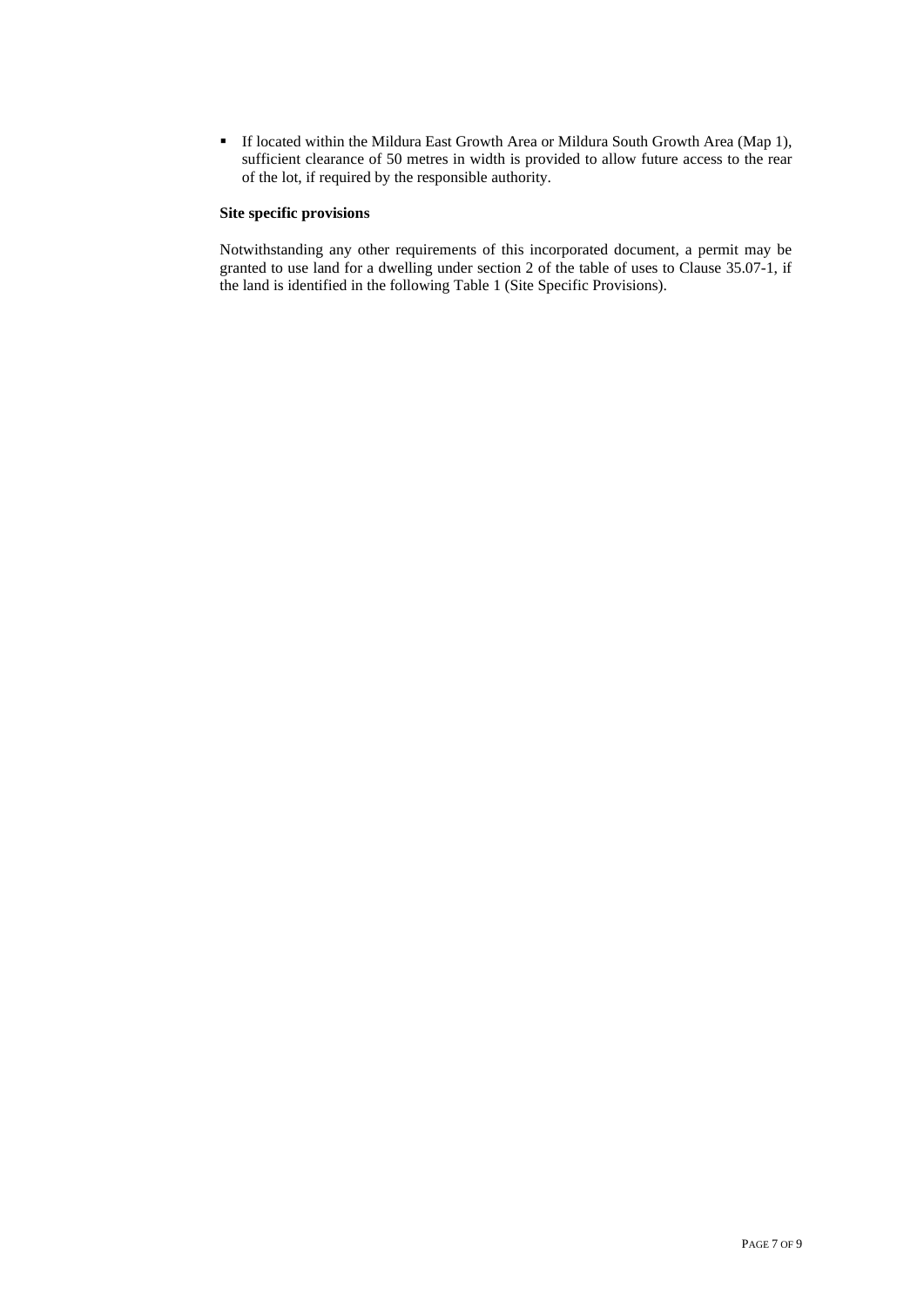## **Table 1: Site Specific Provisions**

| <b>Address of Land</b>                   | <b>Site Specific Provisions Applying</b> |
|------------------------------------------|------------------------------------------|
|                                          | to the Land                              |
| Lot 2 PS 63286                           | The responsible authority may grant a    |
| Lot 2 PS444390                           | permit for the use of land for the       |
| CA 652B 652C Sec B                       | purpose of a dwelling                    |
| Lot 2 PS 408734E Sec 49 Blk E            |                                          |
| Lot 2 PS 208742L Sec 55 Blk F            |                                          |
| Lot 1 TP 675016E Sec 22 Blk F            |                                          |
| Lot 1 TP 849989T Sec 48 Blk E            |                                          |
| Lot 1 TP 674839M Sec 22 Blk F            |                                          |
| Lot 2 TP 674810N Sec 130 Blk F           |                                          |
| CA 383A Sec B Parish of Mildura          |                                          |
| Lot 1 and 2 TP 675099W Sec 97 Blk F      |                                          |
| Lot 2 PS 48497 Sec A                     |                                          |
| Lot 3 PS 147497J Sec 9 Blk F             |                                          |
| Lot 2 PS 306580Y Sec G Parish of Merbein |                                          |
| Lot 2 PS 313839S Sec 9 Blk F             |                                          |
| Lot 2 PS 437898H Sec B                   |                                          |
| Lot 1 TP 673647C                         |                                          |
| Lot 2 PS 324033D Sec F Parish of Merbein |                                          |
| Lot 2 PS 416458G Sec B                   |                                          |
| Lot 2 PS 602011Q Sec 139 Blk F           |                                          |
| Lot 2 PS 111114 Sec B                    |                                          |
| CA135 Sec B                              |                                          |
| Lot 2 PS 529821J Sec 115 Blk F           |                                          |
| Lot 2 PS 440734W Sec B                   |                                          |
| Lot 2 PS609046G                          |                                          |
| Lot 1 TP802102J Section 73 Block E       |                                          |
| Lot 2 PS347069B                          |                                          |
| Lot 1, PS219003M                         |                                          |
| Lot 2, PS500956V                         |                                          |
| Lot 1, PS316479F                         |                                          |
| CA 9B, Sec B, Barnetts Road, Red Cliffs  |                                          |
| Lot 2 TP 848589R Sec 11 Blk F            |                                          |

## **Decision guidelines**

Before deciding on an application to use or subdivide land, in addition to the decision guidelines in Clause 65, the responsible authority must consider, as appropriate:

 Whether the environmental conditions of the land are or will be suitable for a sensitive use, in the event that potentially contaminated land is to be used for a residential or other sensitive use.